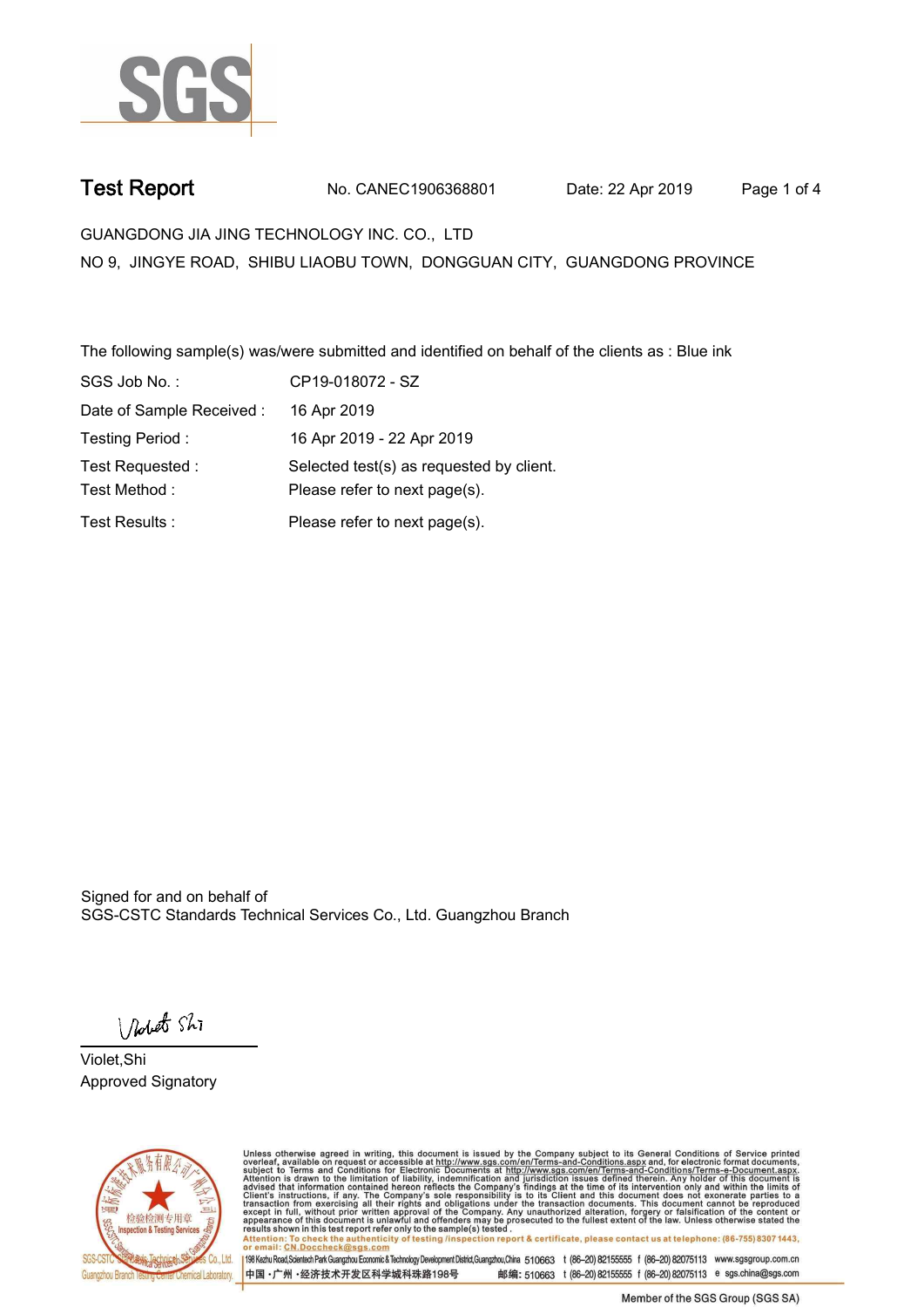

**Test Report. No. CANEC1906368801 Date: 22 Apr 2019. Page 2 of 4.**

**Test Results :.**

**Test Part Description :.**

| Specimen No.    | SGS Sample ID    | <b>Description</b> |  |
|-----------------|------------------|--------------------|--|
| SN <sub>1</sub> | CAN19-063688.001 | Blue liquid        |  |

**Remarks :.(1) 1 mg/kg = 1 ppm = 0.0001%.**

**(2) MDL = Method Detection Limit.**

- **(3) ND = Not Detected ( < MDL ).**
- **(4) "-" = Not Regulated.**

## **PFOA & PFOS (Perfluorooctanoic acid & Perfluorooctane sulfonates).**

**Test Method :. With reference to CEN/TS15968:2010, analysis was performed by LC-MS..**

| <u>Test Item(s)</u>                            | CAS NO.  | <u>Unit</u> | <u>MDL</u> | 001 |
|------------------------------------------------|----------|-------------|------------|-----|
| Perfluorooctanoic acid (PFOA)                  | 335-67-1 | mg/kg       | 10         | ND  |
| Perfluorooctane Sulfonates (PFOS) <sup>^</sup> |          | mg/kg       | 10         | ND  |

**Notes :.**

**(1) ^ PFOS refer to Perfluorooctanesulfonic acid and its derivatives including Perfluoroctanesulfonic acid, Perfluoroctane sulfonamide, N-Methylperfluoroctane sulfonamide, N-Ethylperfluoroctane sulfonamide, N-Methylperfluoroctane sulfonamidoethanol and N-Ethylperfluoroctane sulfonamidoethanol..**



Unless otherwise agreed in writing, this document is issued by the Company subject to its General Conditions of Service printed overleaf, available on request or accessible at http://www.sgs.com/en/Terms-and-Conditions.asp resuns shown in this test report refer only to the sample(s) tested .<br>Attention: To check the authenticity of testing /inspection report & certificate, please contact us at telephone: (86-755) 8307 1443,<br>or email: <u>CN.Docc</u>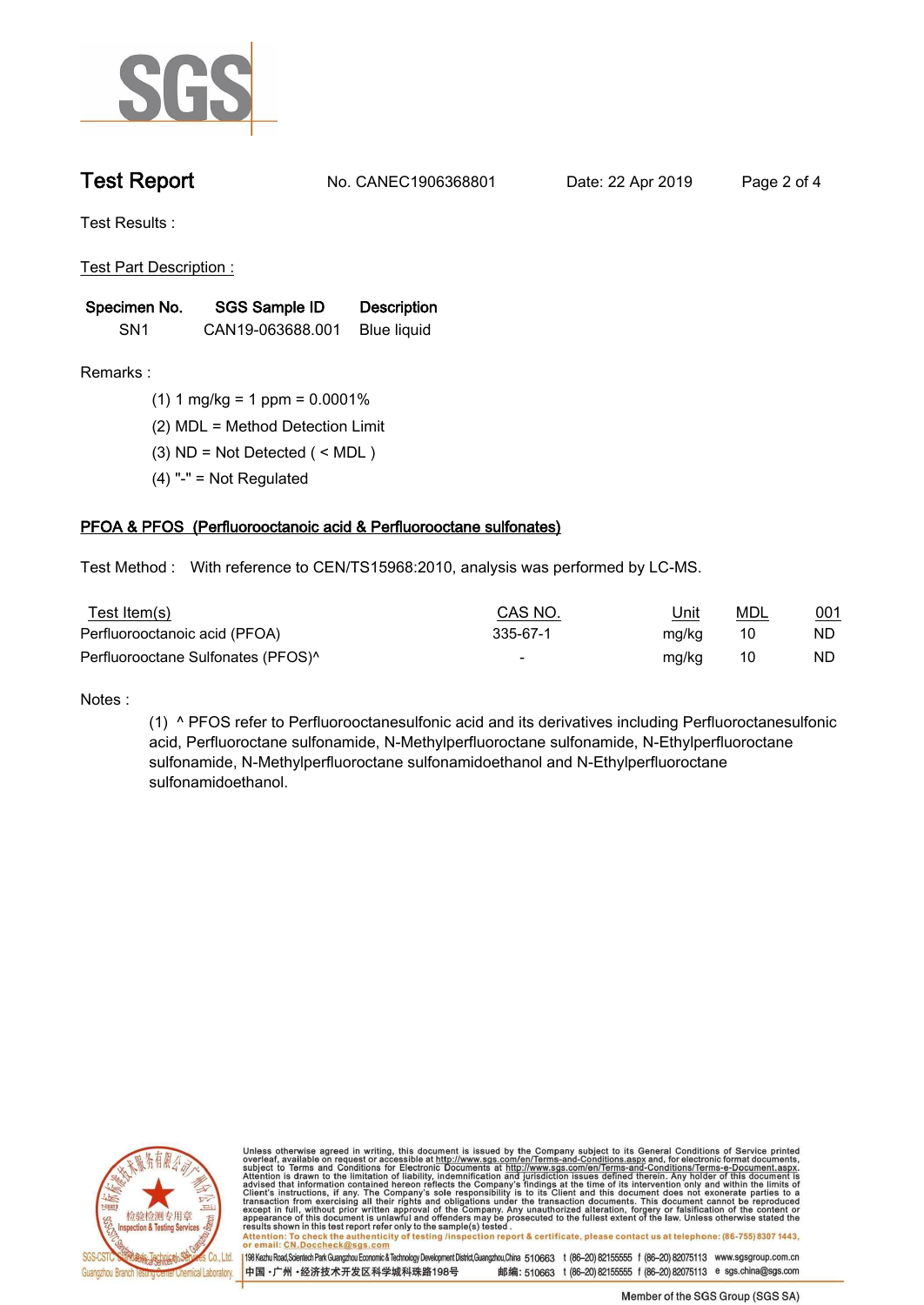

**Test Report. No. CANEC1906368801 Date: 22 Apr 2019. Page 3 of 4.**

# **ATTACHMENTS PFOA / PFOS Testing Flow Chart**





Unless otherwise agreed in writing, this document is issued by the Company subject to its General Conditions of Service printed<br>overleaf, available on request or accessible at http://www.sgs.com/en/Terms-and-Conditions.asp results shown in this test report refer only to the sample(s) tested .<br>Attention: To check the authenticity of testing /inspection report & certificate, please contact us at telephone: (86-755) 8307 1443,<br>or email: <u>CN.Doc</u>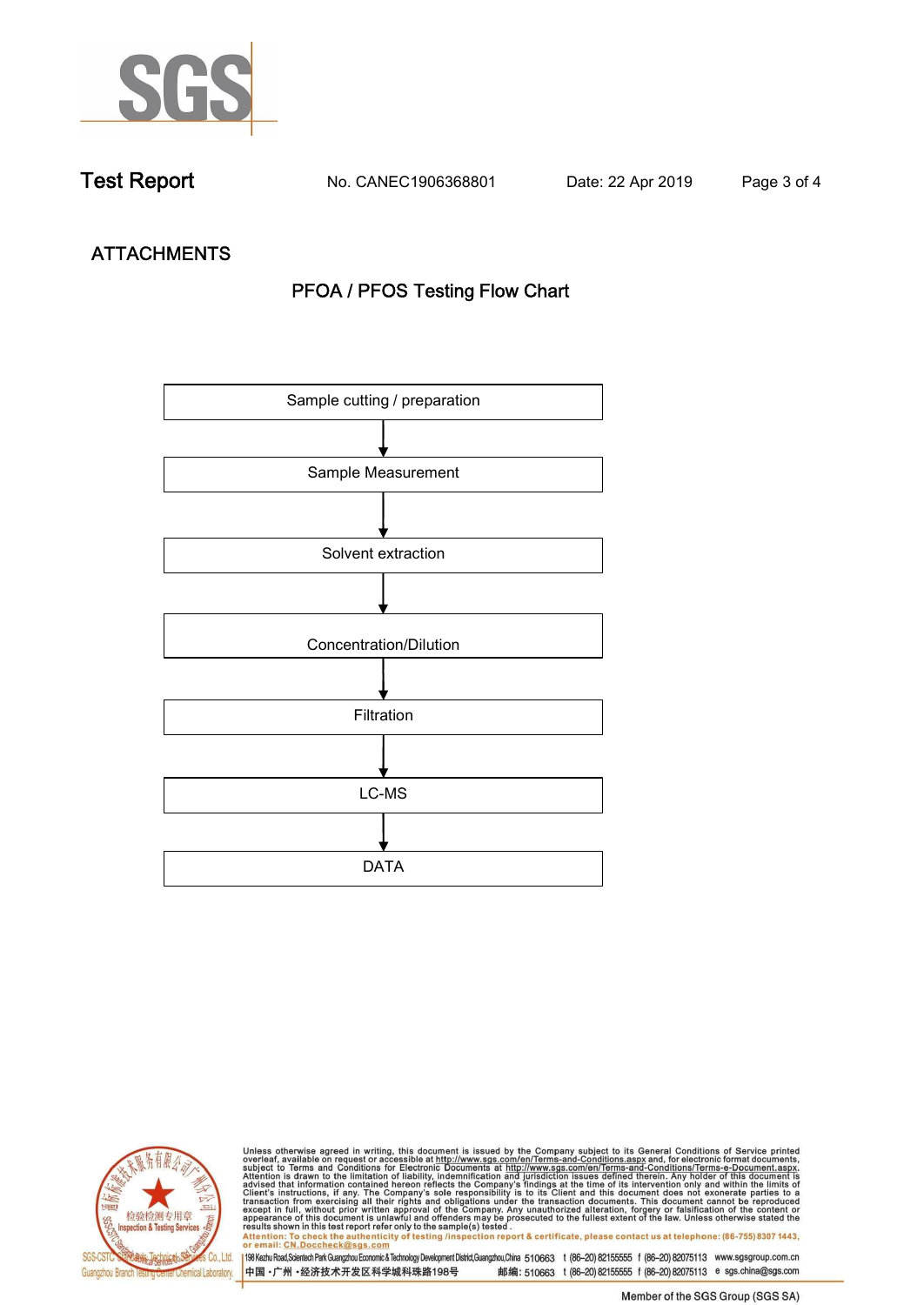

**Test Report. No. CANEC1906368801** Date: 22 Apr 2019 Page 4 of 4

**Sample photo:.**



**SGS authenticate the photo on original report only.**

**\*\*\* End of Report \*\*\*.**



Unless otherwise agreed in writing, this document is issued by the Company subject to its General Conditions of Service printed<br>overleaf, available on request or accessible at http://www.sgs.com/en/Terms-and-Conditions.asp Attention: To check the authenticity of testing /inspection report & certificate, please contact us at telephone: (86-755) 8307 1443,<br>Attention: To check the authenticity of testing /inspection report & certificate, please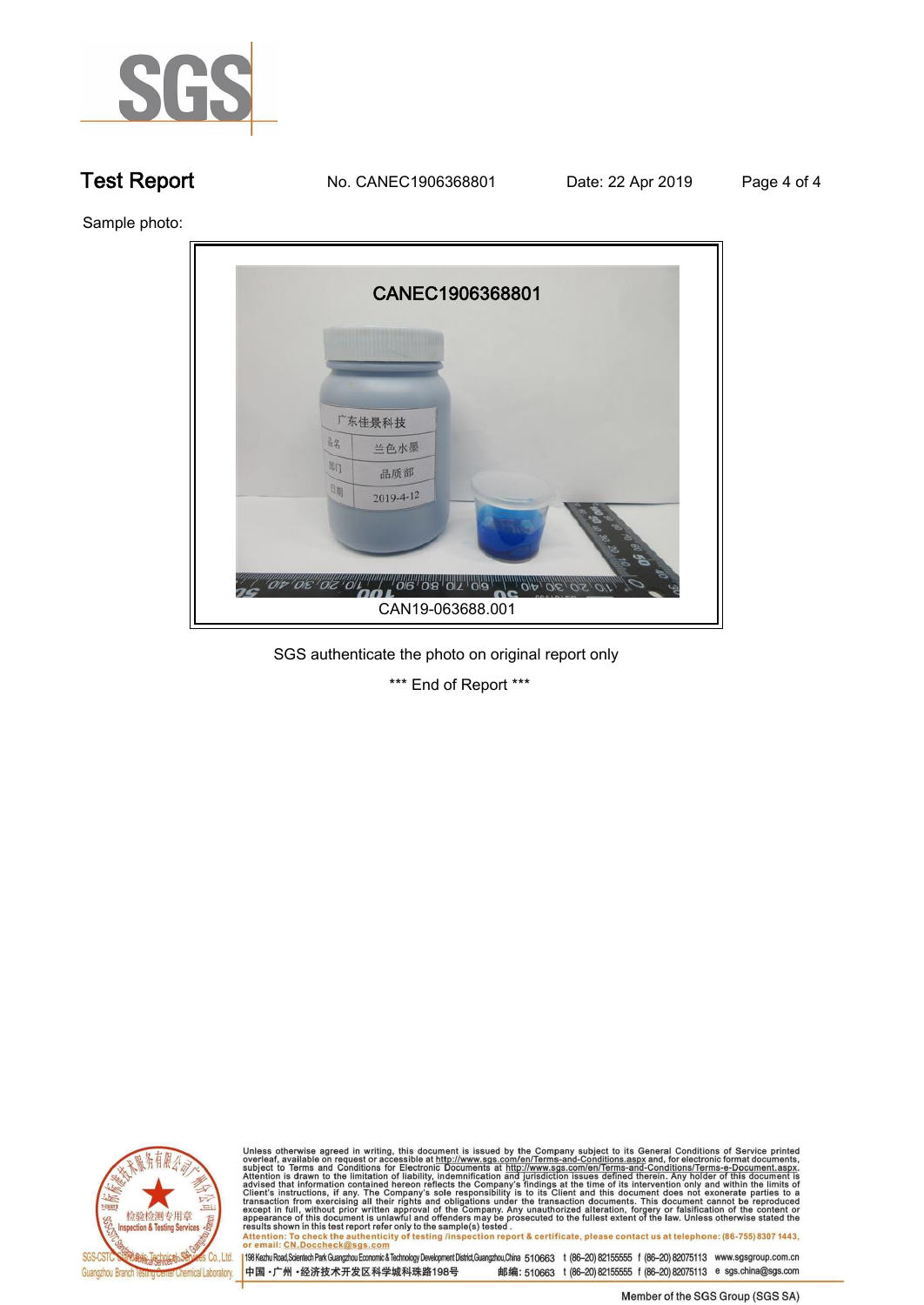

**Test Report. No. CANEC1900680601 Date: 16 Jan 2019. Page 1 of 4.**

**GUANGDONG JIA JING TECHNOLOGY INC. CO., LTD. NO 9, JINGYE ROAD, SHIBU LIAOBU TOWN, DONGGUAN CITY, GUANGDONG PROVINCE**

**The following sample(s) was/were submitted and identified on behalf of the clients as : Black ink.**

| SGS Job No.:              | CP19-001583 - SZ                         |
|---------------------------|------------------------------------------|
| Date of Sample Received : | 10 Jan 2019                              |
| Testing Period:           | 10 Jan 2019 - 16 Jan 2019                |
| Test Requested:           | Selected test(s) as requested by client. |
| Test Method:              | Please refer to next page(s).            |
| Test Results:             | Please refer to next page(s).            |

Signed for and on behalf of SGS-CSTC Standards Technical Services Co., Ltd. Guangzhou Branch.

Nobet Shi

**Violet,Shi. Approved Signatory.**



Unless otherwise agreed in writing, this document is issued by the Company subject to its General Conditions of Service printed overleaf, available on request or accessible at http://www.sgs.com/en/Terms-and-Conditions.asp To check the authenticity of testing (inspection report & certificate, please contact us at telephone: (86-755) 8307 1443. Attention: To check the authentic<br>or email: CN.Doccheck@sgs.com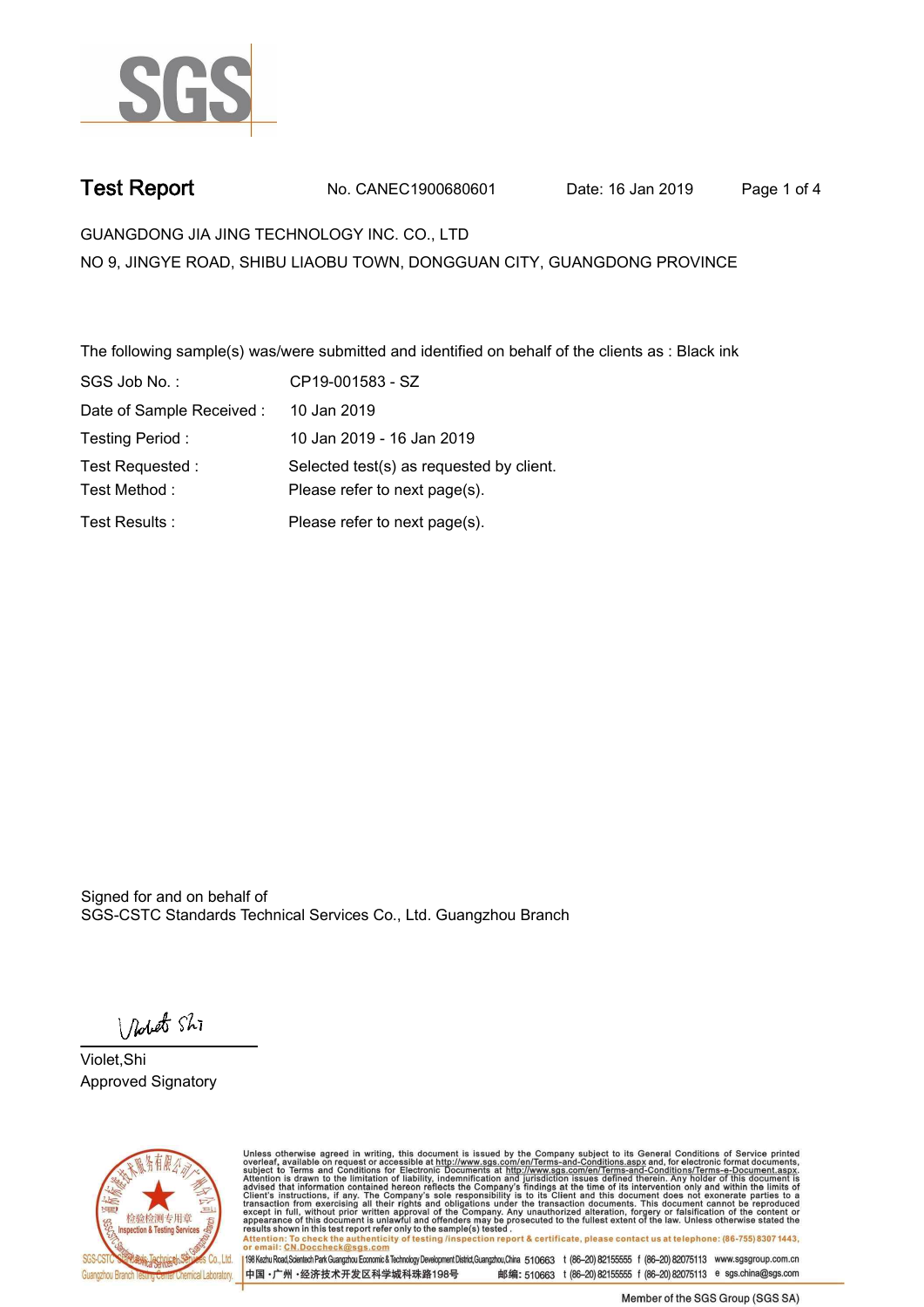

**Test Report. No. CANEC1900680601 Date: 16 Jan 2019. Page 2 of 4.**

**Test Results :.**

**Test Part Description :.**

| Specimen No.    | SGS Sample ID    | <b>Description</b> |  |
|-----------------|------------------|--------------------|--|
| SN <sub>1</sub> | CAN19-006806.001 | Black ink          |  |

**Remarks :.(1) 1 mg/kg = 1 ppm = 0.0001%.**

**(2) MDL = Method Detection Limit.**

**(3) ND = Not Detected ( < MDL ).**

**(4) "-" = Not Regulated.**

## **PFOA & PFOS (Perfluorooctanoic acid & Perfluorooctane sulfonates).**

**Test Method :. With reference to CEN/TS15968:2010, analysis was performed by LC-MS..**

| Test Item(s)                                   | CAS NO.                  | Unit  | MDL | <u>001</u> |
|------------------------------------------------|--------------------------|-------|-----|------------|
| Perfluorooctanoic acid (PFOA)                  | 335-67-1                 | mg/kg | -10 | ND.        |
| Perfluorooctane Sulfonates (PFOS) <sup>^</sup> | $\overline{\phantom{0}}$ | mg/kg | -10 | ND         |

**Notes :.**

**(1) ^ PFOS refer to Perfluorooctanesulfonic acid and its derivatives including Perfluoroctanesulfonic acid, Perfluoroctane sulfonamide, N-Methylperfluoroctane sulfonamide, N-Ethylperfluoroctane sulfonamide, N-Methylperfluoroctane sulfonamidoethanol and N-Ethylperfluoroctane sulfonamidoethanol..**



Unless otherwise agreed in writing, this document is issued by the Company subject to its General Conditions of Service printed overleaf, available on request or accessible at http://www.sgs.com/en/Terms-and-Conditions.asp resuns shown in this test report refer only to the sample(s) tested .<br>Attention: To check the authenticity of testing /inspection report & certificate, please contact us at telephone: (86-755) 8307 1443,<br>or email: <u>CN.Docc</u>

198 Kezhu Road,Scientech Park Guangzhou Economic & Technology Development District,Guangzhou,China 510663 t (86-20) 82155555 f (86-20) 82075113 www.sgsgroup.com.cn

中国·广州·经济技术开发区科学城科珠路198号 邮编: 510663 t (86-20) 82155555 f (86-20) 82075113 e sgs.china@sgs.com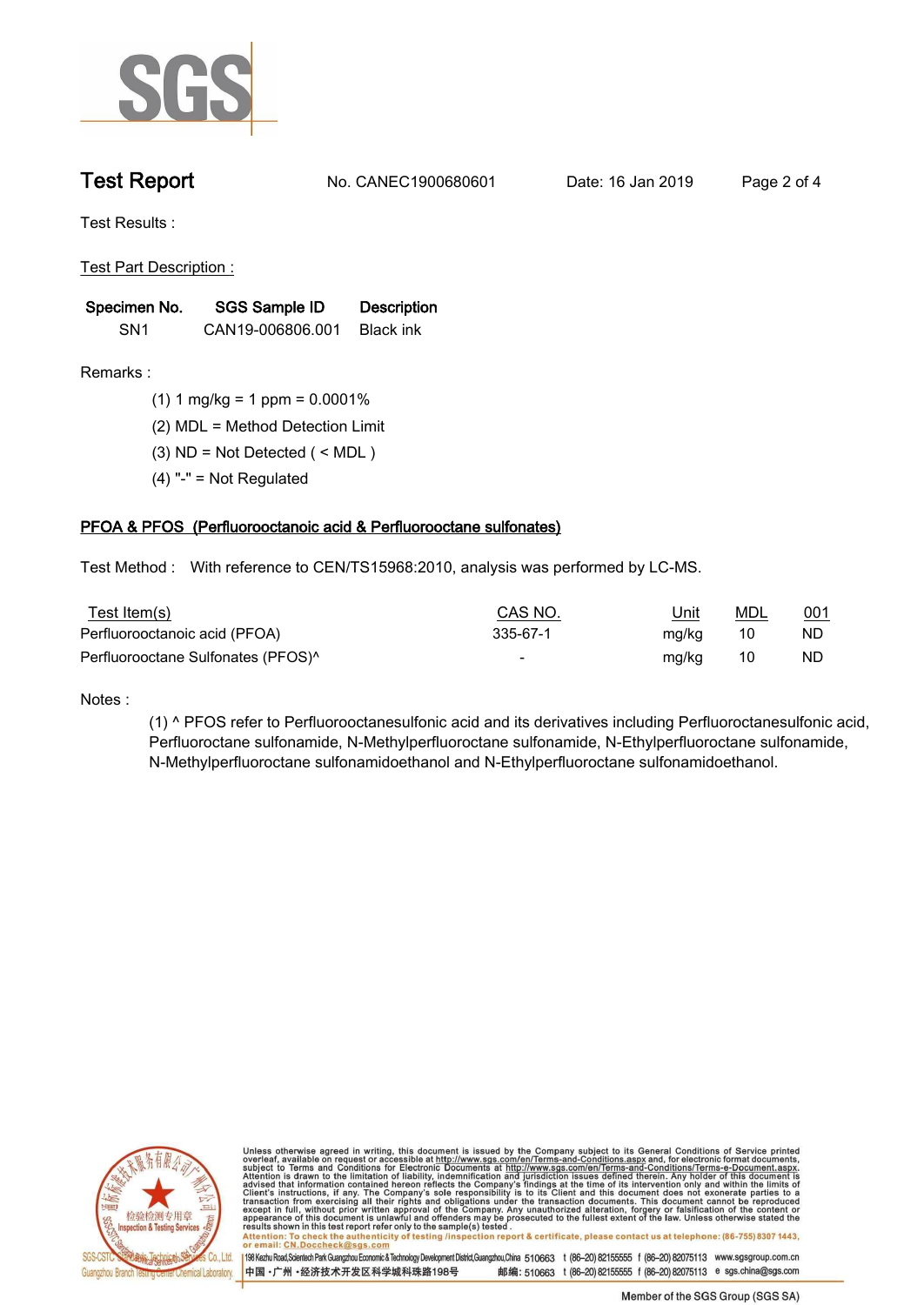

**Test Report. No. CANEC1900680601 Date: 16 Jan 2019. Page 3 of 4.**

# **ATTACHMENTS PFOA / PFOS Testing Flow Chart**





Unless otherwise agreed in writing, this document is issued by the Company subject to its General Conditions of Service printed<br>overleaf, available on request or accessible at http://www.sgs.com/en/Terms-and-Conditions.asp results shown in this test report refer only to the sample(s) tested .<br>Attention: To check the authenticity of testing /inspection report & certificate, please contact us at telephone: (86-755) 8307 1443,<br>or email: <u>CN.Doc</u>